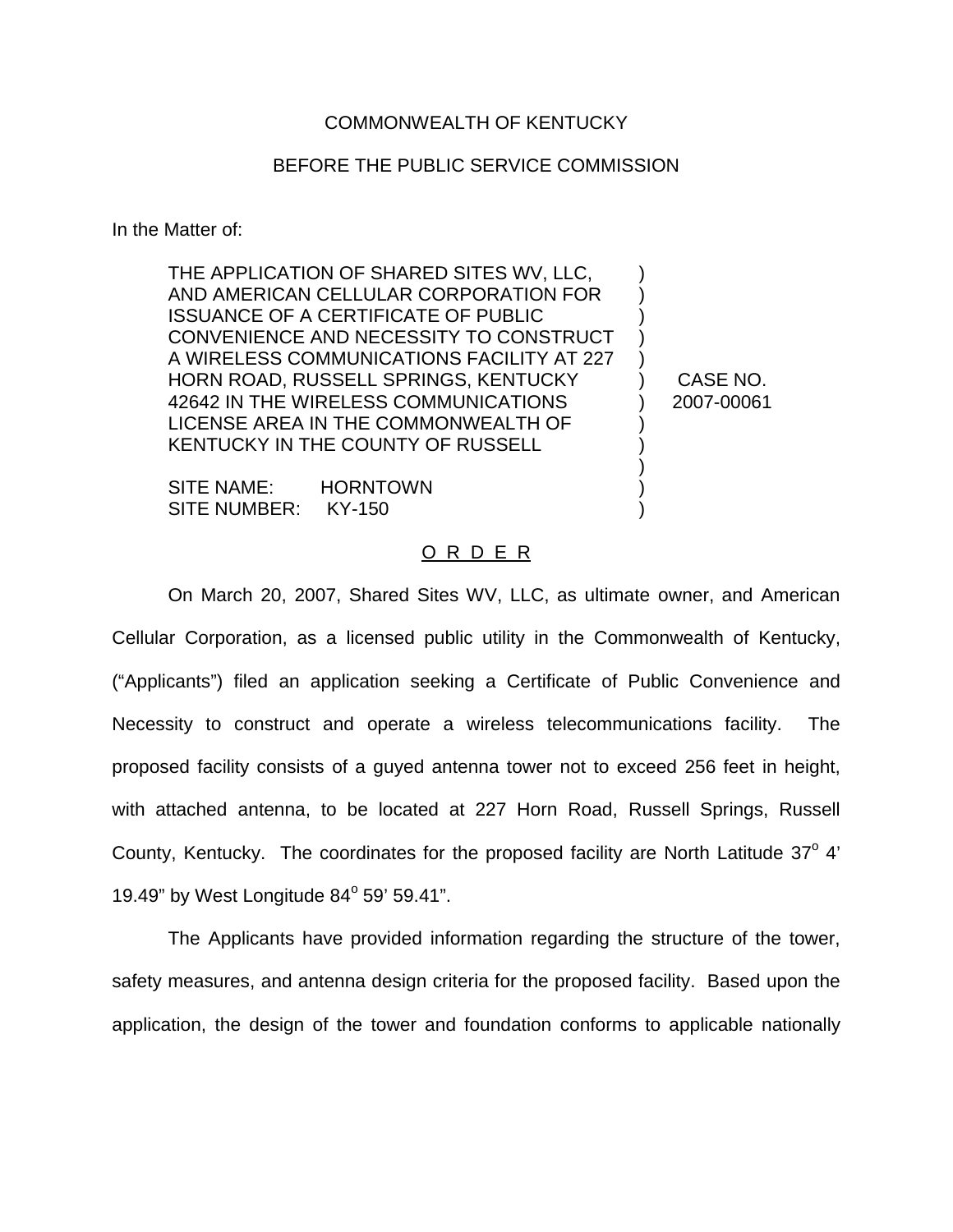recognized building standards, and a Licensed Professional Engineer has certified the plans.

Pursuant to 807 KAR 5:063, the Applicants have notified the County Judge/Executive of the proposed construction. The Applicants have filed applications with the Federal Aviation Administration and the Kentucky Airport Zoning Commission seeking approval for the construction and operation of the proposed facility. Both applications have been approved.

The Applicants have filed evidence of the appropriate notices provided pursuant to 807 KAR 5:063. The notices solicited any comments and informed the recipients of their right to request intervention. To date, no public comments have been filed with the Commission.

The Commission, having considered the evidence of record and being otherwise sufficiently advised, finds that the Applicants have demonstrated that a facility is necessary to provide adequate utility service and that, therefore, a Certificate of Public Convenience and Necessity to construct the proposed facility should be granted.

Pursuant to KRS 278.280, the Commission is required to determine proper practices to be observed when it finds, upon complaint or on its own motion, that the facilities of any utility subject to its jurisdiction are unreasonable, unsafe, improper, or insufficient. To assist the Commission in its efforts to comply with this mandate, the Applicants should notify the Commission if they do not use this antenna tower to provide service in the manner set out in their application and this Order. Upon receipt of such notice, the Commission may, on its own motion, institute proceedings to consider the